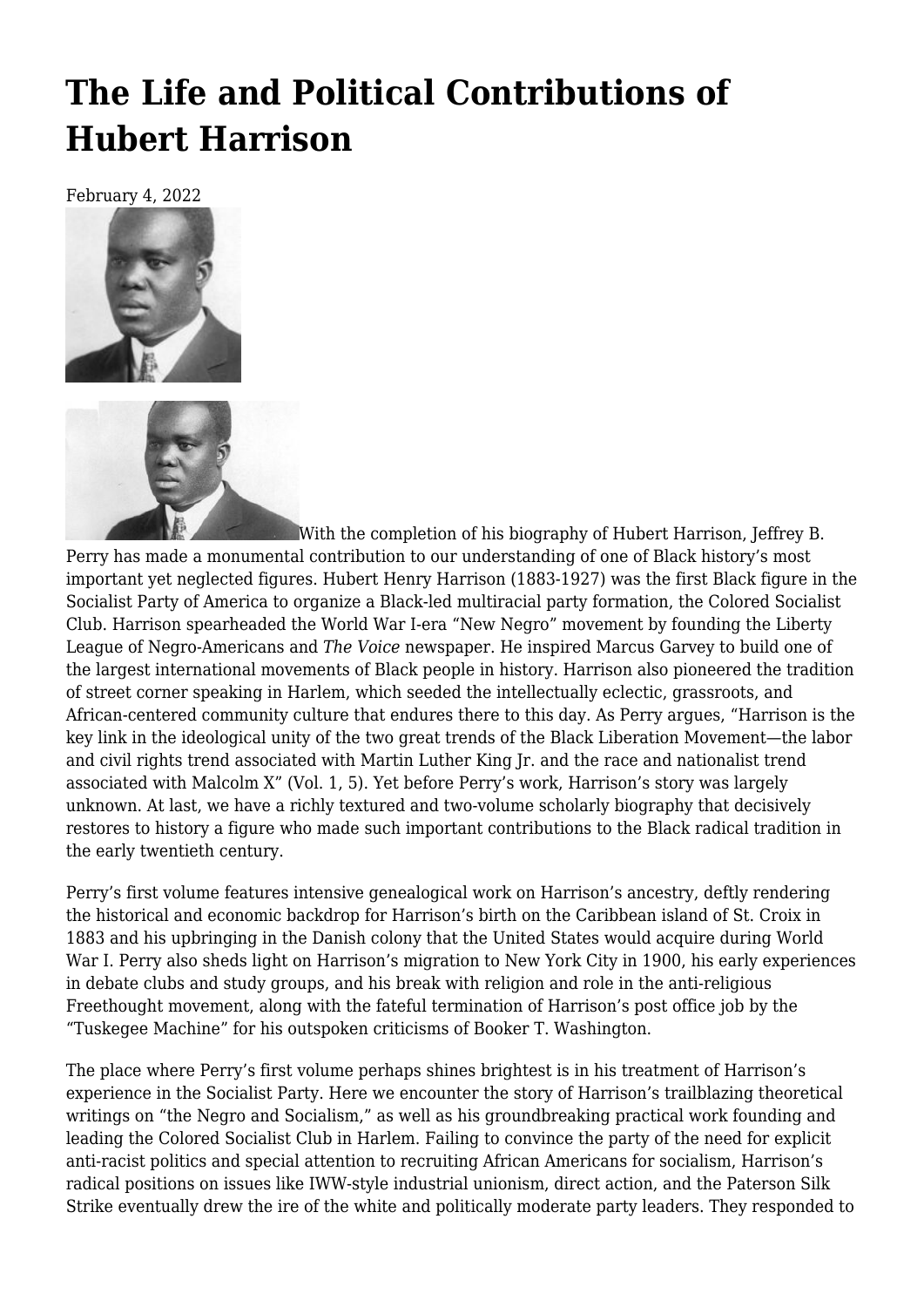Harrison's radicalism and racial arguments with, in his words, a "most contemptible form of persecution" (Vol. 1, 212).

As a socialist, Harrison had argued that due to the history of slavery, African Americans formed a group that was more essentially proletarian than any other American group. He maintained that the capitalist class sustained racism and racial prejudice in order to keep wages low, strikes infrequent, and workers divided. If not organized as socialists, Black workers would thus be used against the labor movement to the detriment of Black and white workers. Therefore, for Harrison "the Negro" formed "the crucial test of Socialism's sincerity." In its 1912 convention the national party took the position that racial differences were due to biology rather than socio-economic factors, and the New York local censured Harrison and aborted his precious Colored Socialist Club. Harrison's experience led him to reconsider his faith in the capacity of the advocates of proletarian emancipation to manifest any substantive commitment to the most essentially proletarian group in the country. As Harlem-based historian John Henrik Clarke once quipped, Harrison "was a socialist until he discovered that most socialists are not true to the teachings of socialism."

After parting ways with the white radicals in the Socialist Party, Harrison devoted himself to organizing and empowering the Black community in his home neighborhood of Harlem. In response to President Woodrow Wilson's decision to take the United States into World War I in 1917, Harrison founded the Liberty League of Negro-Americans, which was the first wartime-era organization of the "New Negro" movement to emerge in Harlem. The League offered a Black radical alternative to the pro-war liberalism of the NAACP, and Harrison's journalism exposed and thereby aborted W.E.B. Du Bois' attempt to become an agent of U.S. military intelligence amid the patriotic fervor of World War I. Perry's first volume ends with the Liberty Congress of Negro-Americans, the historic convening of dissident and "New Negro" activists in Washington DC in 1918 that elected Harrison its chairman and petitioned for federal anti-lynching legislation, despite the heightened wartime state repression of the Espionage and Sedition Acts. What a story!

Perry continues in the second volume where the first left off, chronicling Harrison's travels to places like Virginia and Chicago, his work as a freelance educator, and the creation of his final organization effort in the form of the International Colored Unity League. Crucially, this volume also covers Harrison's relationship to Marcus Garvey, his time as editor of Garvey's *Negro World* newspaper, and his role as a left-wing voice within the Universal Negro Improvement Association. This is an area, among many others, where Perry's work is illuminating, particularly for the way in which his reconstruction of Harrison's life story and vantage point reveals new perspectives on the rise and fall of Marcus Garvey. Although Garvey's movement drew much inspiration from the model of Harrison's Liberty League, it ultimately came to embody an authoritarian form of Black nationalist capitalism and imperialism that repulsed Harrison and led to his departure from Marcus Garvey's employ—not to mention some very trenchant criticisms of Garvey. Summing up Harrison's significance to socialism and Garveyism, Perry writes memorably of how "in the period of the First World War, Harrison was the most class conscious of the race radicals, and the most race conscious of the class radicals" (Vol. 1, 17).

Although Perry is not the first person to write about Harrison or to try to preserve his legacy, the depth of this biography has surpassed all previous such efforts. Harrison contemporaries like J.A. Rogers and Richard B. Moore included Harrison in their writings about Black history and Harlem intellectual life. In the 1980s, historians like Wilfred Samuels and Portia James published the first academic journal articles on Harrison. Since then, other scholars have written a Harrison-inclusive article or book chapter here and there. Unfortunately, all of these works have been exceptions to the general rule of Harrison's near-erasure from mainstream history and memory. For example, a recent book surveying 400 years of African American history by Harvard University professor Henry Louis Gates Jr. makes *no mention* of Hubert Harrison. Similarly, the University of Oxford's five-volume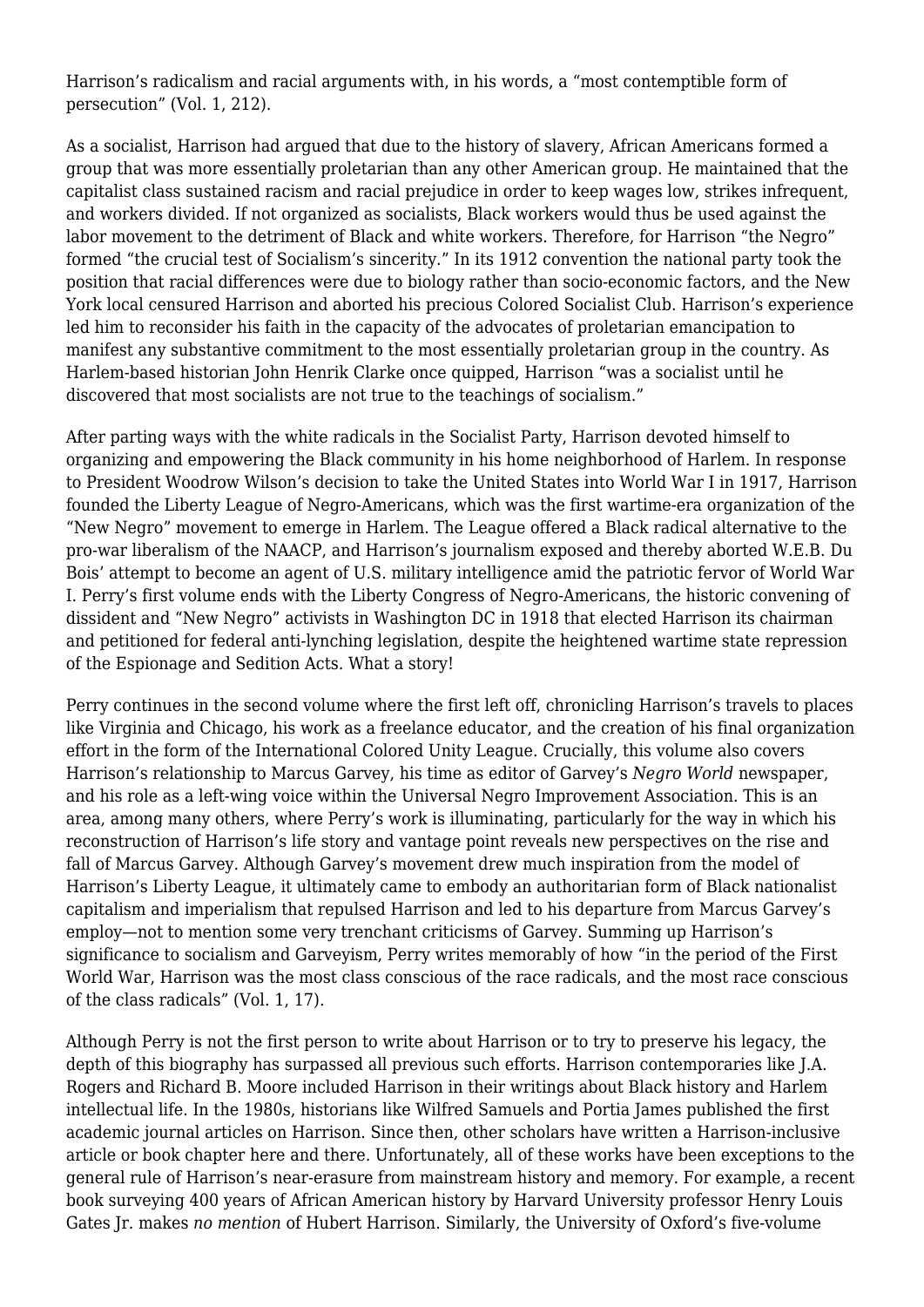*Encyclopedia of African American History* mentions his name only four times and only in passing. And there has been no book-length biography of Harrison … until Perry.

As a result, it has been a Herculean effort to recover Harrison, and the amount of labor Perry devoted to this objective is truly awe-inspiring. In the early 1980s, Perry wrote a PhD thesis on Harrison, in the course of which he built a relationship with Harrison's descendants. They gave him access to a whole trove of Harrison's papers, including his diaries, scrapbooks, correspondence, and various published and unpublished writings. In 2001, Perry edited and published *A Hubert Harrison Reader*. Then Perry compiled, sorted, organized, cataloged, and donated the papers to Columbia University, laying the basis for what is now the Hubert H. Harrison collection, much of which is accessible online. Drawing on this unique set of sources, Perry has rendered the chronology of Harrison's life in stunning detail. Indeed, the biography achieves a standard of rigor and meticulousness that only his nearly forty years of research could produce.

One question inevitably arises in studying Harrison: Why has he been so marginalized in history and memory? As Perry explains, "Harrison was poor, Black, foreign-born, and from the Caribbean. Each of these groups has suffered from significant discrimination in the United States and limited inclusion in the historical record." Not only that, but Harrison

opposed capitalism, white supremacy, and the Christian church—dominant forces of the most powerful society in the world. … Though he worked with many organizations and played important roles in several key ones, he had no long-term, sustaining, and identifying relationship with any [single] organization or institution, and so lacked the recognition and support that would have come with such a tie." (Vol. 1, 13)

And finally, "Harrison's willingness to directly challenge prominent leaders and organizations in left and African American circles stung many of the individuals … and groups … most likely to keep his memory alive" (Vol. 1, 14). That Harrison could remain so obscure for so long is also testament to how pervasive the very power structures that Harrison was contesting in the early twentieth century have remained, including their role in shaping how historiography is done.

Perry's recounting of so many details of Harrison's personal chronology sometimes leaves the reader wanting more emphasis on analysis that could draw out the deeper meaning of those details. For example, in Vol. 2 (613) we learn that in 1924, Harrison met an aging Ida B. Wells-Barnett in Chicago and was given a cordial reception at her home. Yet we get only one sentence about it. One wonders whether more could have been said about the significance of Wells-Barnett's own groundbreaking role in spearheading the anti-lynching movement in which Harrison and so many others would come to labor. Similarly, one wonders what political or intellectual fruits came (or might have come) out of this historic crossing of paths between two titans of the Black radical tradition. Contextual perspectives like these could help form an even fuller appreciation of the significance of the details that Perry's biography chronicles.

Nevertheless, Perry's decisive and incontrovertible historical restoration of such a towering influence as Harrison invites both scholars and activists alike to rethink the meaning of the Black political and intellectual traditions upon which Harrison's restoration has bearing. As a prime example, I myself began an exploration that is culminating in the writing of my own book on Harrison. Thanks to Perry's work, I am able to use Harrison and his vantage point as a vehicle through which to rethink larger themes like Black Marxism, Black (inter)nationalism, Black Freethought and the church, African-centered knowledge in the diaspora, Black masculinity and sexuality, and the "Harlem Renaissance." These are subjects whose discussions and reference points have too often neglected Harrison, despite his unique theoretical, practical, and at times contradictory contributions to them. Perry's tribute is indispensable for understanding the great